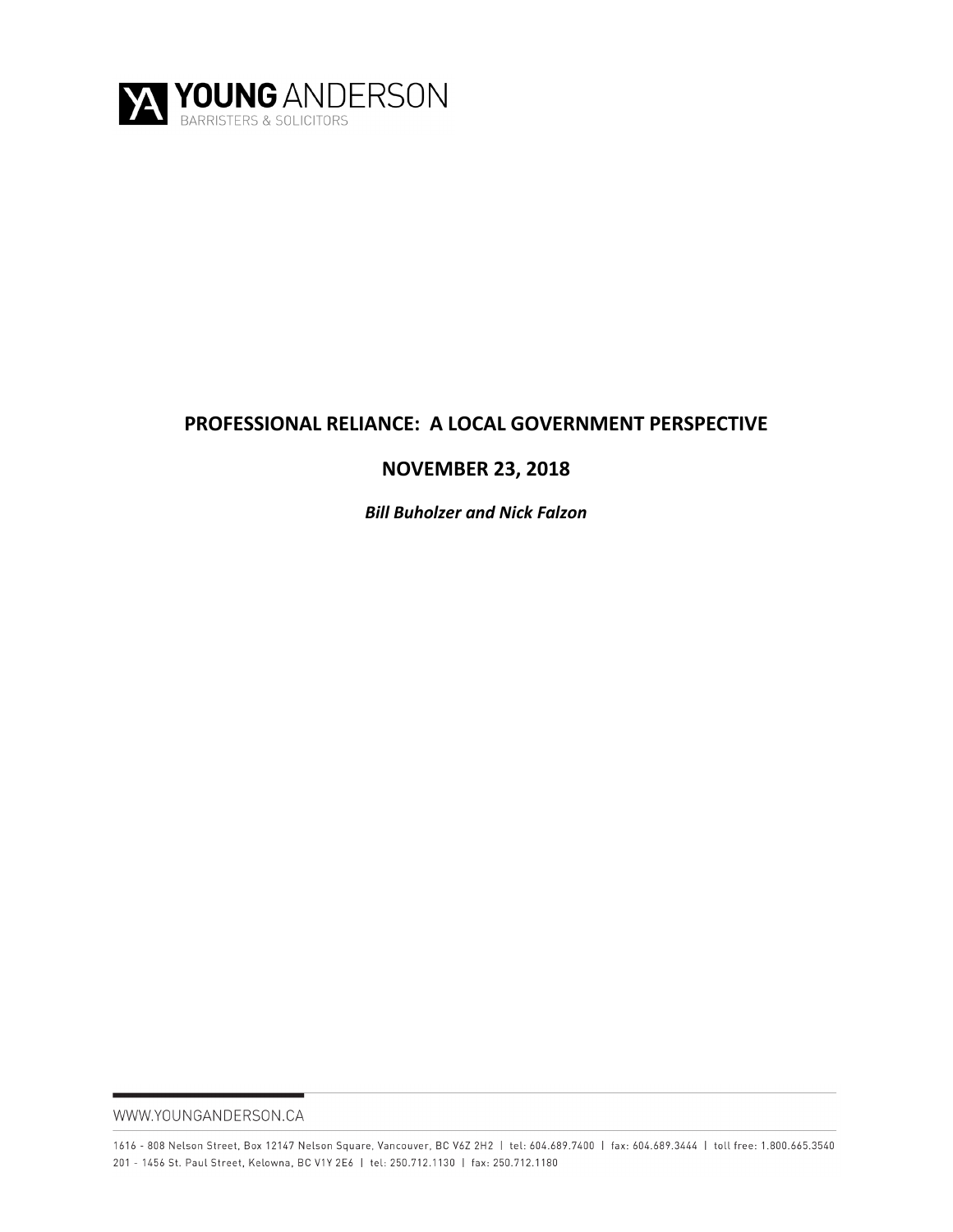1

#### **PROFESSIONAL RELIANCE: A LOCAL GOVERNMENT PERSPECTIVE**

### **I. INTRODUCTION**

 $\overline{a}$ 

This paper looks at some of the findings contained in the *Final Report of the Review of*  Professional Reliance in Natural Resource Decision-Making,<sup>[1](#page-1-0)</sup> recently prepared by Mark Haddock for the Minister of Environment and Climate Change Strategy, and discusses the implications for local government practices that involve reliance on outside professionals. We also take a look at Bill 49, the *Professional Governance Act*, introduced in the BC Legislative Assembly in October to implement some of Haddock's recommendations.

### **II. WHAT IS PROFESSIONAL RELIANCE?**

The Haddock Report defines professional reliance (in the context of regulation of the natural resources sector) as a regulatory model in which government sets the natural resource management objectives or results to be achieved, and professionals hired by proponents decide how those objectives or results will be met, with government relying on the professionalism and specialized competence of the qualified professional, the professional and ethical codes they are required to follow, and oversight by the professional associations to which they belong. The Report notes that the professional reliance system was a part of a provincial government effort in the first few years of the  $21^{st}$  century to reduce regulations in the natural resource sector, reduce the size of government and shift from prescriptive forms of regulation towards results-based regulation. As is typical with many such government initiatives, no built-in evaluation and review process was provided; it seems to have been simply assumed that a regulatory model based on reliance on outside professionals would work. However, incidents like the breach of the tailings storage facility at the Mount Polley mine and independent analyses conducted by the Ombudsperson, the Forest Practices Board and the Auditor-General during the 2014-2016 period highlighted significant defects in the model, leading to an overall review ordered by the Minister of Environment and Climate Change Strategy in 2017.

## **A. Reliance on Outside Professionals in Non-Regulatory Matters**

Reliance on outside professional advice is so much a part of business as usual in governance at all levels in Canada that it's rarely questioned, or even thought about in any depth. A local government will often engage, and rely on, outside professional expertise when it constructs a fire hall or sewage lift station, or prepares a new official community plan. It might engage a professional headhunter to recruit a new CAO, or a law firm to negotiate a new contract with municipal employees. This type of out-sourcing is usually driven by the need for specialized

<span id="page-1-0"></span><sup>1</sup> [https://engage.gov.bc.ca/app/uploads/sites/272/2018/06/Professional\\_Reliance\\_Review\\_Final\\_Report.pdf](https://engage.gov.bc.ca/app/uploads/sites/272/2018/06/Professional_Reliance_Review_Final_Report.pdf)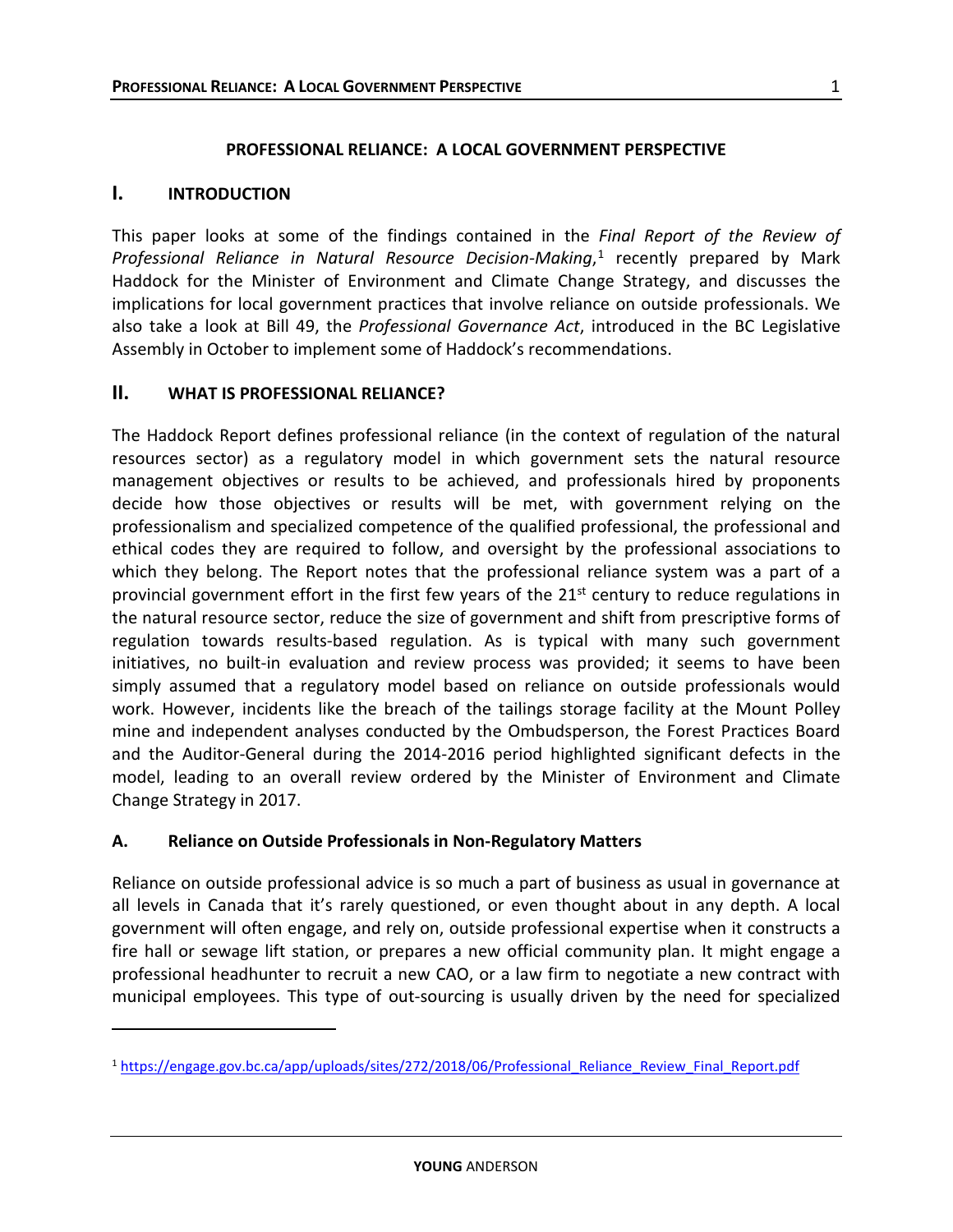expertise that the local government does not possess in-house. Outside professionals sometimes have access to sources of data and sophisticated computer software that local governments cannot afford to acquire and maintain. Sometimes the day-to-day workload on inhouse staff makes out-sourcing necessary for special projects. The overt rationale for relying on outside professionals for these types of services doesn't usually include any deep analysis of whether such reliance is well-founded, because it's generally understood that professions such as engineering, architecture, accounting and law are regulated as regards both entry to the profession and professional conduct once admitted to the profession. It's axiomatic that these out-sourcing arrangements effect a transfer to the outside professional of potential liability for errors and omissions in the performance of the work, though that's not usually the core rationale for the arrangement.

#### **B. Reliance in Local Government Regulatory Matters**

Similar factors – access to specialized expertise or data and workload limitations – have made it common for government at all levels to extend the practice of relying on outside professionals to regulatory matters. In the case of building regulation, the practice has been driven by provisions in the BC Building Code, and by initiatives of the Municipal Insurance Association to limit claims against its members for negligence in the administration of the BCBC. The *Community Charter* in s. 56 also allows building officials to require the provision of third-party engineering certifications in relation to construction on lands that may be subject to natural hazards. On the express wording of the *Local Government Act* in relation to flood hazard management and on the common interpretation of the *Riparian Areas Protection Act* and Regulation (which may or may not be correct), the practice of relying on outside professionals is also mandated by provincial law.

The routine use of a professional reliance model in the regulatory matters just mentioned has made many local governments comfortable, at least at a conceptual level, with the use of the same model in other areas of regulation characterized by similar factors – lack of in-house expertise and heavy staff workloads – coupled with a policy of shifting regulatory costs onto the persons whose activities are being regulated. Examples are the use of arborists in tree protection matters and the use of members of the Canadian Association of Heritage Professionals in heritage programs. This paper will examine the use of the professional reliance model in these other areas of local government regulation not addressed in the Haddock Report, as a means of making the recommendations in the report more useful in the local government context.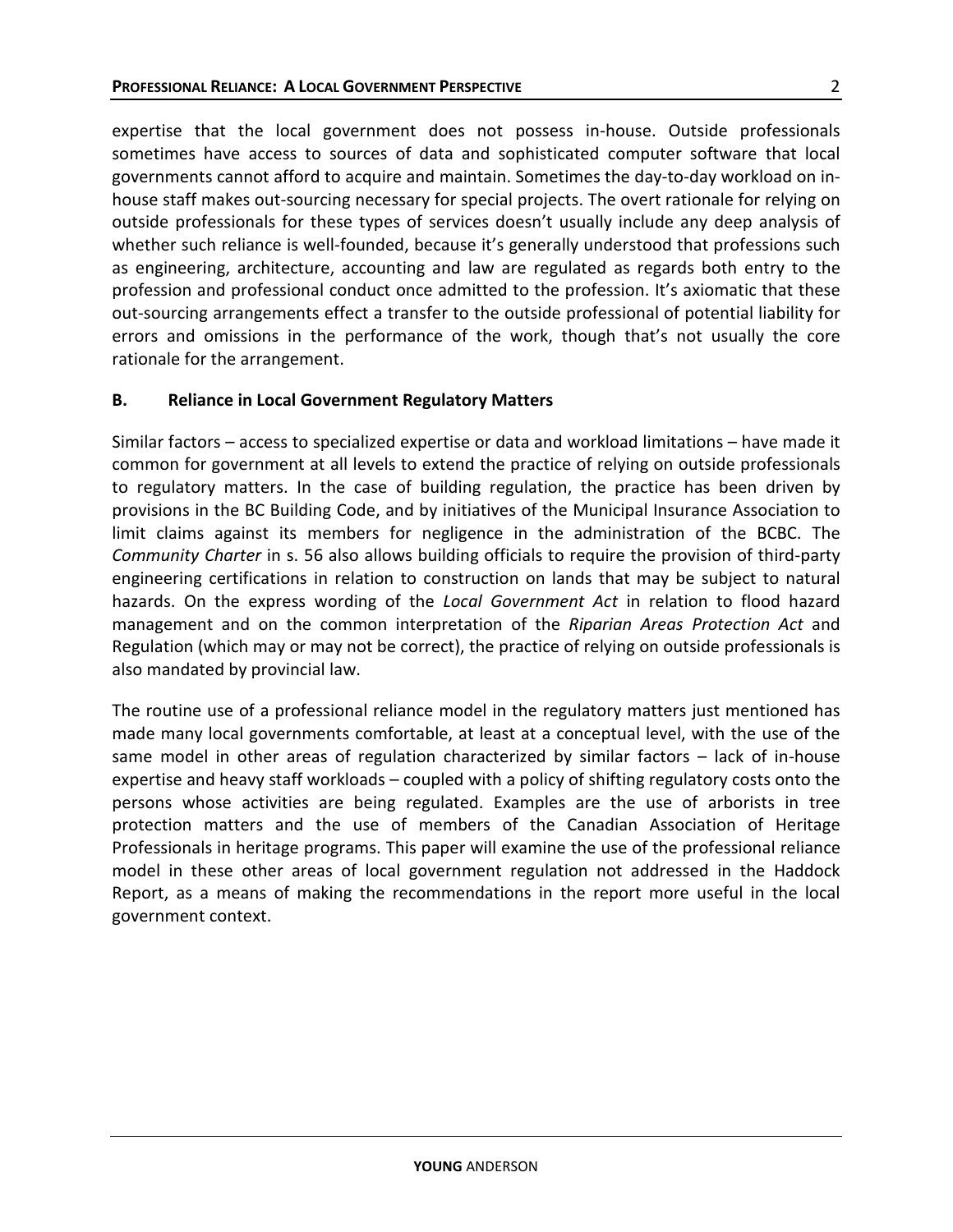### **III. HADDOCK REPORT: KEY RECOMMENDATIONS**

The Haddock Report contains some general recommendations regarding the governance of professional persons who provide advice in regulatory matters pertaining to natural resource sectors, as well as specific recommendations resulting from the author's examination of the use of the professional reliance model in 22 specific natural resource regulatory schemes, two of which (on-site sewage disposal and riparian area protection) are of particular interest to local governments. In addressing these regulatory regimes, the Report considers professional practice matters pertaining to five particular professional groups: agrologists, biologists, foresters, applied science technologists and technicians, and engineers and geoscientists. At this point it's worth noting that the government down-sizing initiative of which the use of the professional reliance model is an integral part was a government-wide initiative, and that the Report considers outcomes only in relation to the natural resource sector. There are probably many more arrangements throughout other areas of provincial government jurisdiction such as health, transportation and education where this model is being employed.

In that context it's very important to note that the Report finds no inherent fault with a professional reliance model in regulatory matters. Its recommendations could, to the contrary, be characterized as a doubling-down on the regulatory direction set by the Province 15 to 20 years ago, and even an encouragement to broaden the use of the professional reliance model to include areas of regulation where the government has until now retained a more traditional, prescriptive approach. The Report does, however, identify some problems with the model that were obviously not addressed at the outset and that will arguably need to be addressed if public confidence in provincial government regulatory structures is to be restored and maintained.

#### **A. General Recommendations for Governance of Professionals**

Ironically given the original downsizing rationale behind the Province's move towards professional reliance, the Haddock Report recommends the establishment of a provincial Office of Professional Regulation and Oversight to supervise the enactment and amendment of legislation governing professional bodies, develop best practices for the governance of professional associations, and regulate professional bodies. This body would perform functions similar to that of the Health Professions Review Board under which, under the *Health Professions Act*, hears administrative appeals from decisions of the inquiry and registration committees of British Columbia's 22 self-regulated health colleges[.2](#page-3-0) The Health Professions

 $\overline{a}$ 

<span id="page-3-0"></span><sup>2</sup> *Health Professions Act,* RSBC 1996, c 183.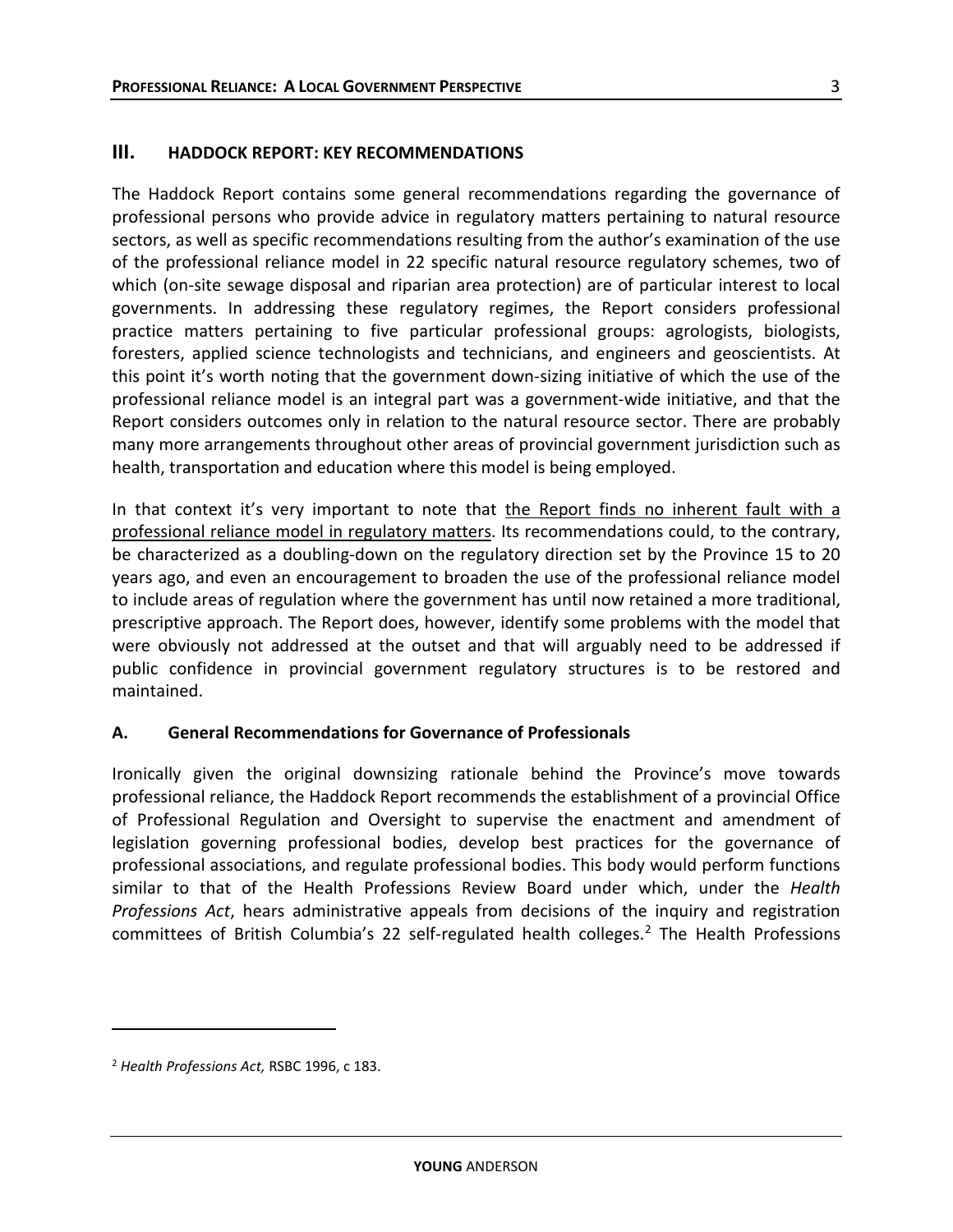Review Board was created to fill an administrative gap. Where a self-regulating college received a complaint that it did not deem serious enough to refer to its discipline committee, complainants had no recourse. Under the current statutory scheme, dissatisfied complainants have access to a process that allows their concerns to be heard in a number of ways, ranging from a formal hearing to an informal resolution through mediation.

The establishment of an Office of Professional Regulation and Oversight would seemingly indicate an inclination on the part of the government to place the health of the province's natural environment on a level comparable to the health of its human population, in addition to putting the professional reliance model of regulation on a firmer footing generally. This higherlevel recommendation identifies 10 separate aspects of professional governance that ought to be addressed in legislation establishing provincial oversight of professional bodies:

1. Professional Association Capacity

The Report notes that professional associations can vary greatly in size of membership and, accordingly, ability to provide proper oversight, practice guidance and so on. Pooling of resources among associations is mentioned as a potential strengthening strategy.

2. Composition of Governing Councils Including Members of The Public

The trend in governance of professional associations is to include lay persons on governance boards and committees for the sake of transparency and public confidence; much more than token membership is desirable. For example, under the *Health Professions Act* not more than 2/3 of board members may be members of the profession that is being governed.

3. Authority of Governing Councils Regarding Professional Practice and Corporate Members

Governing councils need authority to make rules about professional practice standards, ethics and continuing professional development, and need to be able to deal with professional services provided by firms as well as individual professional members.

4. Gatekeeper Functions – Who Can Be A Member

The Haddock Report identifies some problems with the control of membership in professional associations that are related to labour mobility and trade agreements. Professionals may obtain certification in another province, move to this province and claim entitlement to membership and practice in BC despite lack of local knowledge or experience. The conclusion: reliance on professional registration alone is risky.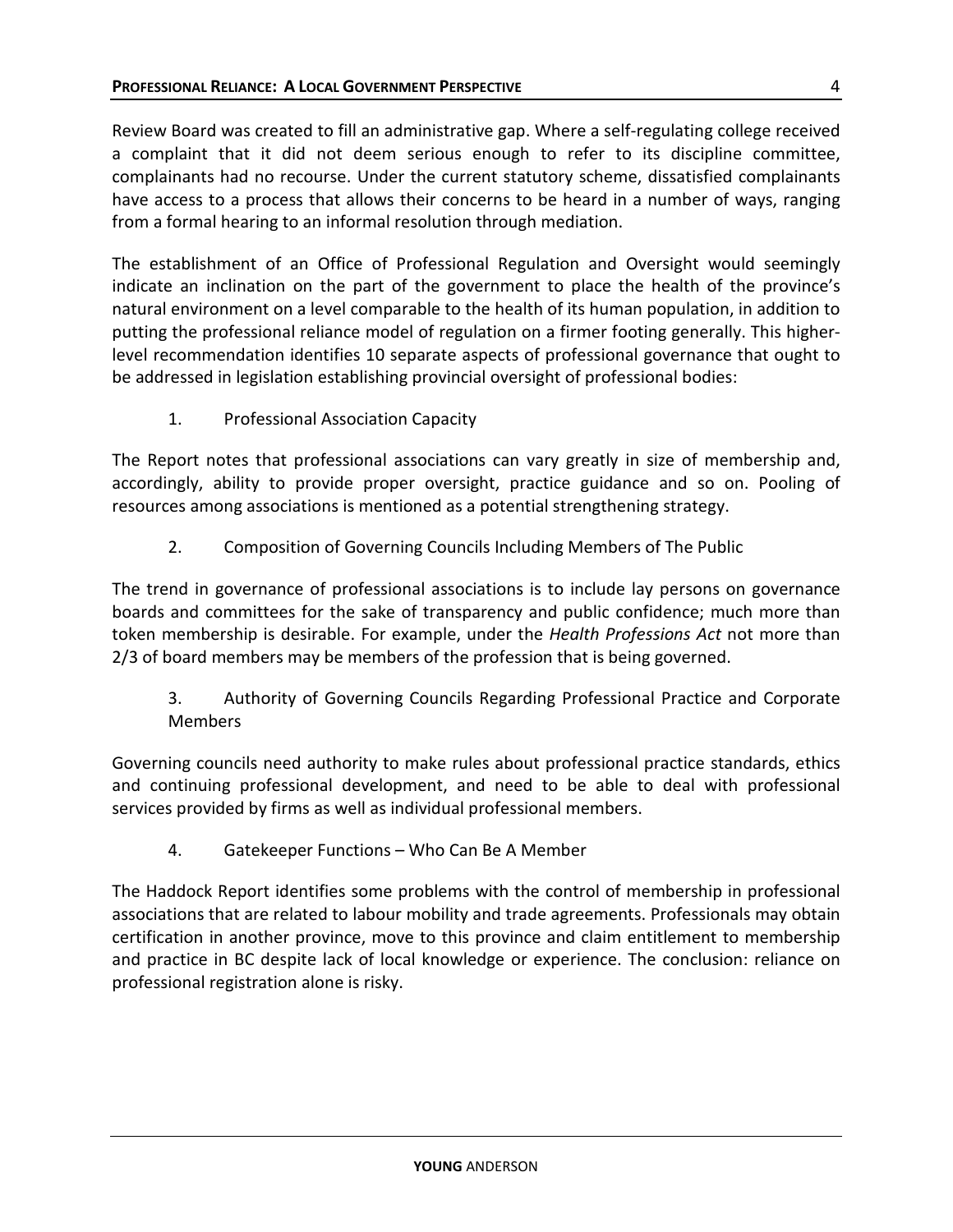5. Specialist Designations Within the Profession

In professions having a range of practice areas, the Report endorses the use of specialist designations with associated training requirements, to reduce reliance on mere professional registration as an indicator of competence and reliability.

6. Quality Management Functions

Trustworthy professional associations establish practice standards and guidelines, establish and monitor continuing professional development requirements and conduct audits and practice reviews. Examples of practice standards are given later in this paper.

7. Codes of Ethics

 $\overline{a}$ 

Existing codes of ethics for professional associations range from higher-level "aspirational" codes referring to general principles like honesty, to more prescriptive codes that lend themselves to clearer conclusions when breaches are alleged. The Haddock Report recommends the use of prescriptive codes of ethics that include a statement of overarching principles to inform the interpretation and application of the rules. It recommends against allowing codes of ethics to be subjected to a vote by the membership of the association.

8. Public Interest Mandate of Members

This criterion for reliance on outside professionals relates to the "social contract" that exists between self-regulating professions and the general public: the profession has a duty to protect the public from harm. In 2003 an Ombudsman's report on self-governance in the health professions pointed out that those professions "do not appear to have fully accepted or understood what it means to act in the public interest".<sup>3</sup> If that could be said quite recently about the health professions, chances are it applies now to professions whose work engages only the health of the natural environment, the quality of the built environment, or other nonhuman subjects of government regulation.

However, government has an important role to play in defining the public interest, and the more that government defines it, the easier it would be for professional associations to ensure that their members are achieving it in their work. For example, a local government can greatly assist a geotechnical engineer in performing a "safe use" analysis of lands prone to landslide hazard by specifying in a bylaw or policy the probability of the event that the engineer is

<span id="page-5-0"></span><sup>3</sup> BC Ombudsman (2003), "Acting in the Public Interest? Self-Governance in the Health Professions: The Ombudsman's Perspective" at pg. 3.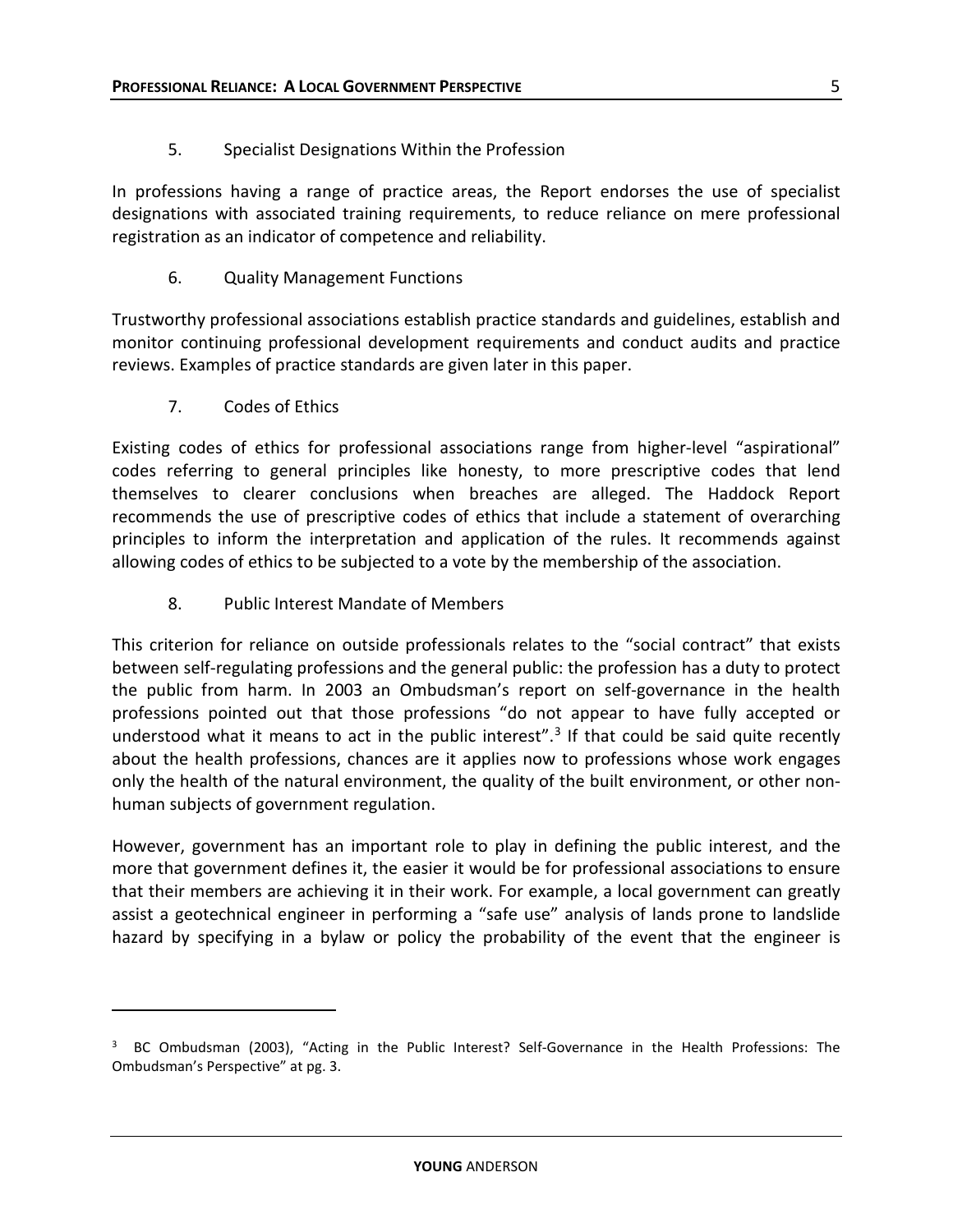required to take into account – for example, "the landslide event that has an annual probability of occurrence of 1/475 (10% probability in 50 years". Establishing meaningful public interest criteria in relation to more complex matters such as tree protection and heritage conservation, discussed later in this paper, would be more difficult.

9. Complaints and Discipline, Including Whistleblower Protection

The Haddock Report notes that submissions to the review indicated wide divergence of opinion between professional associations on the one hand and government employees, other professionals and members of the public as to whether disciplinary processes are actually functioning in the manner that the professional reliance model assumes they are. While the Report characterizes these processes as the cornerstone of professional governance, it concludes that government needs other regulatory tools to address quality assurance shortfalls.

10. Association Mandates and Advocacy On Behalf Of Members

Finally, the Report acknowledges that professional associations typically have mixed mandates that include both the regulation of members and advocacy of members' interests in the larger community, and that in some circumstances these mandates conflict. Generally the recommendation is that professional associations be required to focus on their regulatory role.

The relative strengths of the five specific professional associations considered in the Haddock review are quite variable in dealing with these different aspects of member governance, and including other associations in the review would have increased the variability even more. APEGBC, for example, includes four members of the public on its governing council who cannot be members of the Association, while the smaller organizations considered later in this paper (arborists and heritage professionals) have no place for non-members in their governance.

# **B. Specific Recommendations Relevant to Local Government Activity in Natural Resources Management**

Two of the 22 specific regulatory regimes examined in the Haddock Report happen to be of particular interest to local governments, in one case because the professional reliance model more or less eliminated a local government regulatory function, and in the other case because the provincial regulatory regime is wholly dependent on the exercise of local government regulatory powers to give effect to the opinions and judgments of outside professionals. The Report's findings on these regimes are summarized here.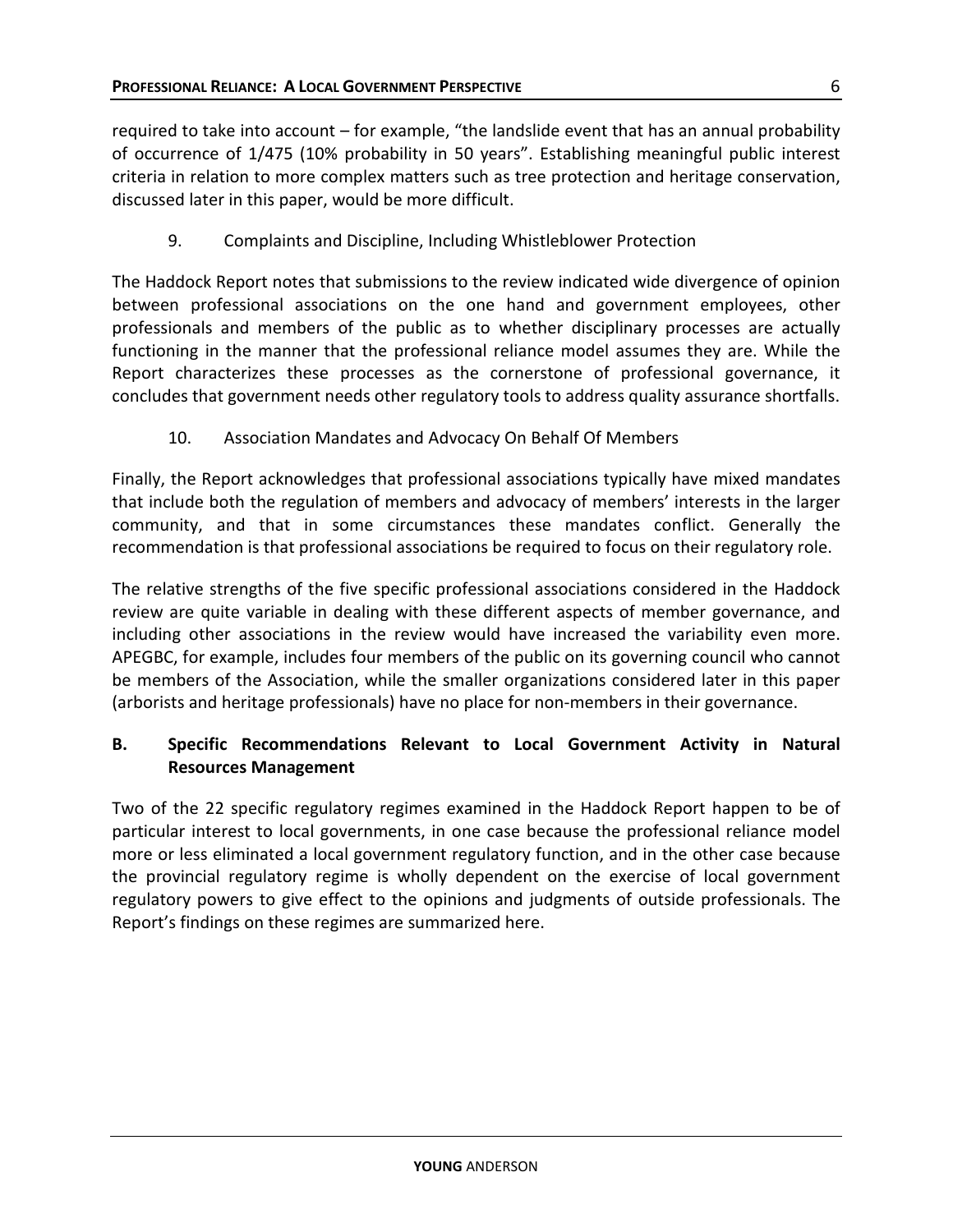1. On Site Sewage Disposal

Under the Sewerage System Regulation pursuant to the *Public Health Act*, a property owner or developer can install and operate an on-site sewage disposal system anywhere in the province without obtaining a permit or other approval from either a local government or a local health authority. Rather, they must engage to design and construct the system a "professional", and s, 7 if the Regulation provides that:

(3) A person is qualified to act as a professional if the person

(a) has, through education or experience, training in soil analysis and sewerage system construction and maintenance, and

(b) is registered as a fully trained and practising member of a professional association that

(i) is statutorily recognized in British Columbia, and

(ii) has, as its mandate, the regulation of persons engaging in matters such as supervision of sewerage system construction and maintenance.

This scheme was put into operation through the establishment of the independent BC OnSite Sewage Association, which is nominally responsible for ensuring that its members are competent to design and install these systems, and the publication by the Ministry of Health of a Sewerage System Standard Practice Manual. The Regulation requires system designers and installers to simply file certain information on their designs and installations with the relevant local health authority; no permit or approval is required. It relies on "professionals" as defined above to inform their clients, in circumstances where soil testing performed in accordance with the Standard Practice Manual indicates that a site is incapable of supporting on-site sewage disposal, to advise their client of that circumstance (and thereby forego the fees associated with designing and installing a system for the client).

The Haddock Report included this regime within its scope on account of past problems including the installation of sewage systems where health authorities would not have approved them, under-design of systems by unqualified persons, and over-design of systems by ethicallychallenged BCOSSA members. The Report notes that amendments to the Sewerage System Regulation have made the regulatory regime "more robust" with very few residual concerns, but makes two recommendations for further improvement:

A central electronic registry for the "filings" that are currently held by the local health authorities, making them accessible to; and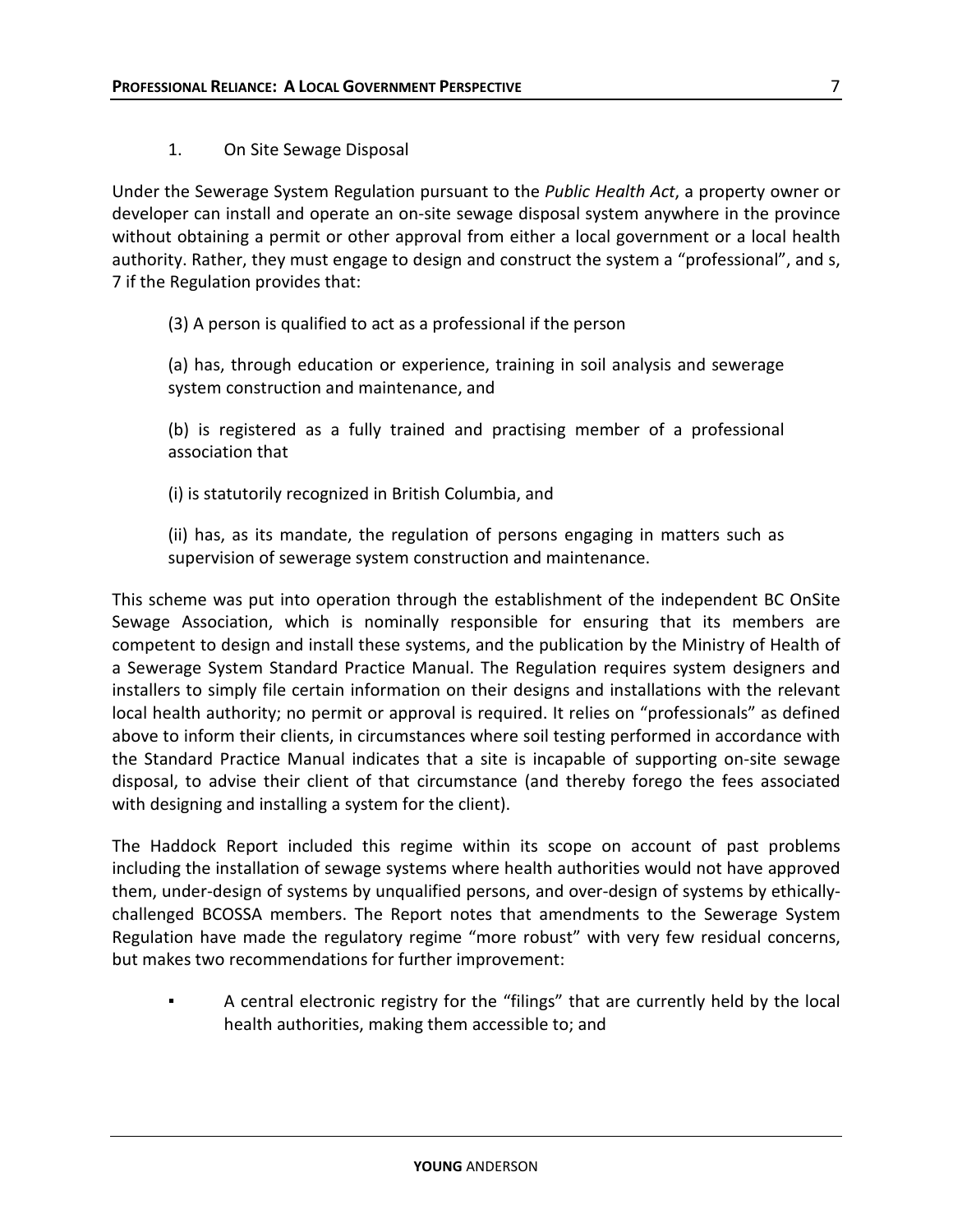Coordination among health authorities, local governments and the Ministry of Health regarding owner compliance with the sewerage system maintenance plan that their system installer is supposed to provide.

The latter recommendation was possibly inspired by the authority of local governments under ss. 8(3)(h) and 64(h) of the *Community Charter* to regulate, prohibit and impose requirements in relation to "drains, cesspools, septic tanks and outhouses" or perhaps the authority under s. 64(g) in relation to "unsanitary conditions on property". Unfortunately, attempting to enforce such a bylaw in respect of a system that cannot be properly maintained because it shouldn't have been installed in the first place, or was improperly designed, presents a bleak prospect for the average local government.

2. Riparian Area Protection

The Haddock Report contains a lengthier treatment of the chequered history of the province's riparian area protection regime, mentioning that these arrangements have been the subject of adverse judicial comment in our Court of Appeal<sup>[4](#page-8-0)</sup> and an Ombudsperson's report<sup>[5](#page-8-1)</sup> on the use of the professional reliance model in riparian area protection (but not that the effectiveness of the regime was previously called into question by the Cohen Commission on the Decline of the Fraser River Sockeye Fishery<sup>[6](#page-8-2)</sup>). The Report generally backs the Ombudsperson's 25 recommendations for changes in the riparian area protection regime, noting however that many of them have not yet been implemented.

The riparian area protection scheme set out in the Riparian Areas Regulation, that local governments subject to the Regulation are required by s. 12 of the *Riparian Areas Protection Act* to "meet or beat", involves the engagement by a developer of a "qualified environmental professional" to conduct a riparian area assessment in accordance with a methodology prescribed by the Regulation, and certify either that the proposed development will not harm fish life processes in the riparian area, or that a "streamside protection area" identified on the basis of site characteristics and prescribed criteria will not be harmed if it is protected from the development in the manner indicated in the report. The report is submitted to the Ministry of Environment electronically, and upon the relevant local government being notified by the Ministry that the report has been submitted, prohibitions on a broad range of local government development approvals set out in the Regulation are no longer applicable. MOE receives an average of 725 such reports per year, and according to the Ombudsperson's report performed

 $\overline{a}$ 

<span id="page-8-0"></span><sup>4</sup> *Yanke v Salmon Arm (City)*, 2011 BCCA 309.

<span id="page-8-1"></span><sup>5</sup> [https://www.bcombudsperson.ca/documents/striking-balance-challenges-using-professional-reliance-model](https://www.bcombudsperson.ca/documents/striking-balance-challenges-using-professional-reliance-model-environmental-protection)[environmental-protection](https://www.bcombudsperson.ca/documents/striking-balance-challenges-using-professional-reliance-model-environmental-protection)

<span id="page-8-2"></span><sup>6</sup> <http://publications.gc.ca/site/eng/432516/publication.html>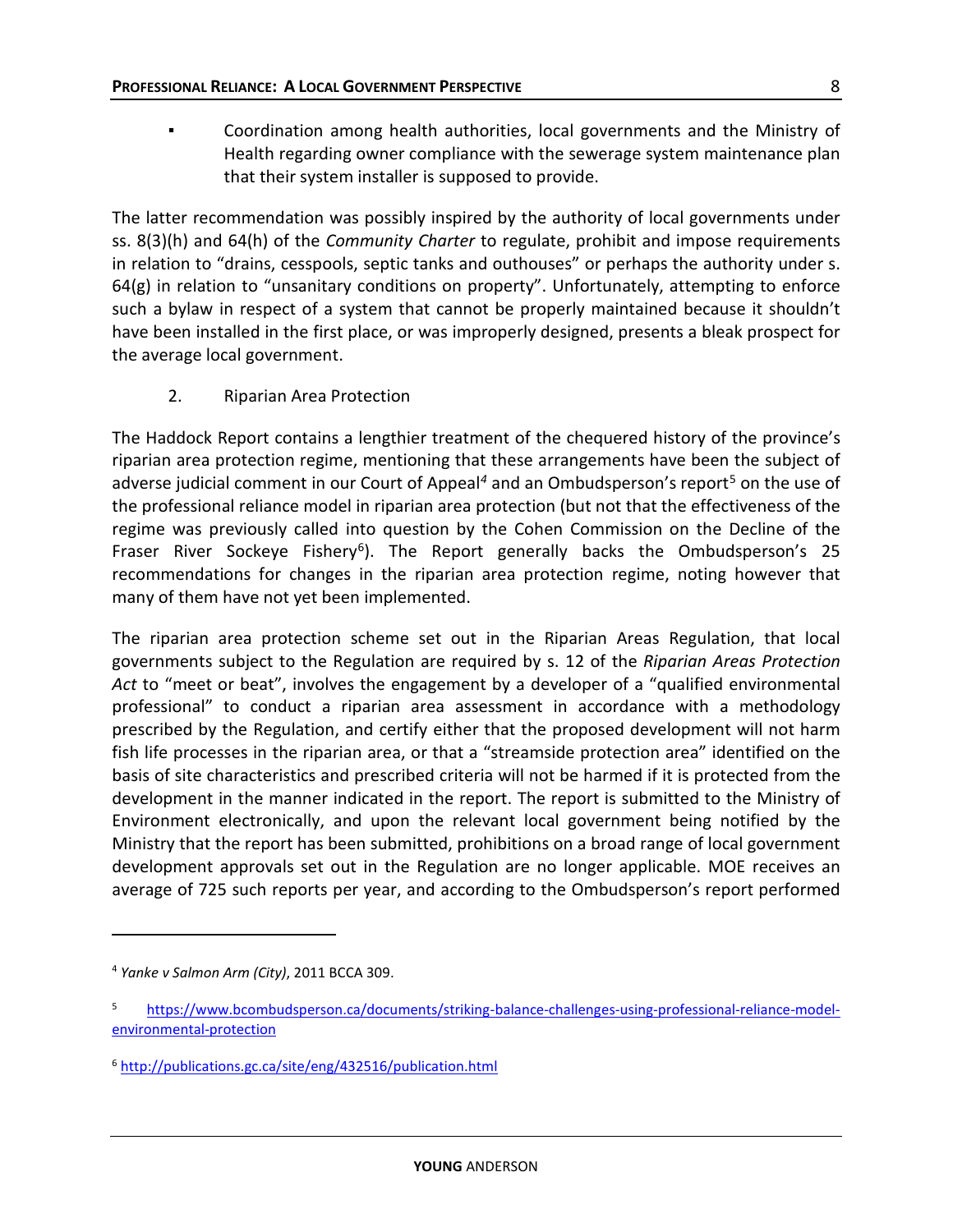no systematic review of the reports prior to 2014. According to Haddock, MOE audits performed since the Ombudsperson's report "have repeatedly shown that professional discretion is often misused or abused" by qualified environmental professionals. Rejecting the idea that better training of QEPs is a sufficient response, the Haddock Report states that substandard QEP performance is "often driven not by lack of understanding but by advocacy on behalf of their clients", an observation that we think many of our local government clients would echo.

In terms of additional recommendations for continued use of the professional reliance approach in riparian area protection, the Haddock Report offers these:

- Provide MOE authority to reject deficient QEP reports (which implies the establishment of a review function, or at least a systematic audit function);
- Ensure that QEP qualifications specified in the Regulation reflect the knowledge actually required to prepare a riparian area assessment according to the prescribed assessment methods;
- Maintain a provincial roster of eligible QEPs, with authority to remove names for deficient performance; and
- Clarify the objective of riparian area protection and revise the prescribed assessment methods to address cumulative impacts of development.

## **IV. PROFESSIONAL RELIANCE IN LOCAL GOVERNMENT REGULATORY ACTIVITIES**

In this concluding section of the paper we address the "so what" question: what does the Haddock Report suggest local governments ought to be considering where they are relying on outside professionals in the administration of a regulatory function? We address reliance on members of two professional groups not examined in the Haddock Report but frequently engaged in local government regulatory regimes: arborists and heritage professionals who are not members of the Architectural Institute of BC Local governments could use the analytical approach set out here in considering whether to entrust the members of any other professional organization with an exercise of judgment required in the administration of any other local regulatory regime.

## **A. Tree Cutting Regulation**

Many local governments around the province have enacted tree cutting bylaws since detailed powers for urban tree management were conferred on municipalities in the 1990s. (Regional districts have authority to regulate tree cutting only for the purpose of mitigating natural hazards.) Generally speaking, the objective of these bylaws is to preserve as much of the urban tree canopy as possible, for environmental and aesthetic reasons. Inevitably, though, trees may have to be removed or severely pruned for safety reasons: they have been damaged by natural causes such as windstorms, lightning or insect infestation, or they are either dead or diseased.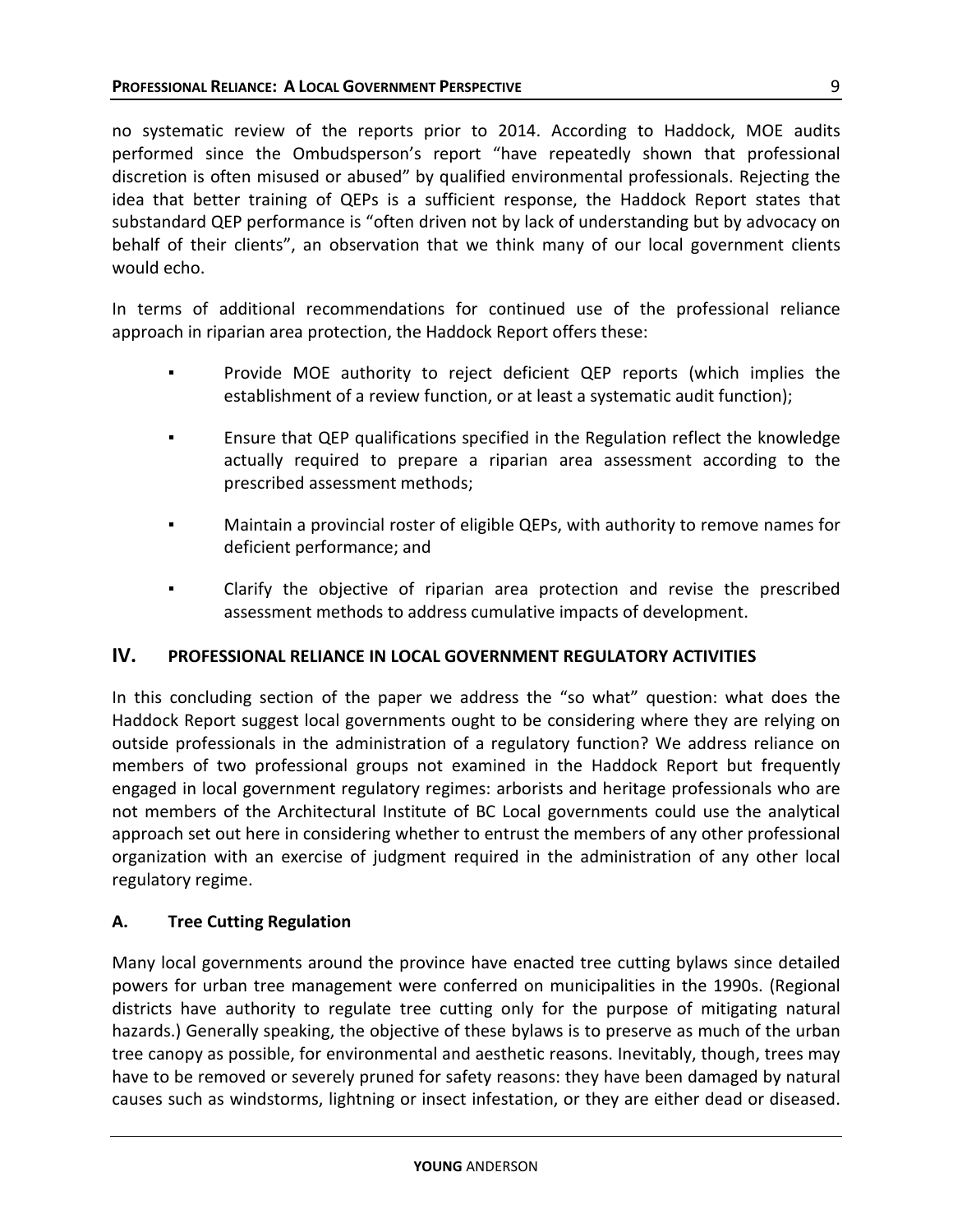Not generally having in-house arboricultural expertise, most local governments have managed this aspect of regulation by relying on arborists engaged by property owners to examine specific trees and provide advice on whether removal is warranted. The arborist may also be required to make recommendations on the selection of replacement tree species and a replanting strategy. Most local bylaws describe this outside professional as a member of the International Society of Arboriculture (ISA).

## **B. Heritage Conservation Programs**

Outside professionals also play a significant role in local government heritage conservation initiatives, though a few of the larger municipalities have in-house "heritage planners". The role of outside heritage professionals ranges from preparing statements of heritage significance for properties whose owners are attempting to qualify for development advantages that are available only for significant heritage properties, to the preparation of conservation plans for such properties and oversight of conservation plan implementation. Demolition or significant alteration of a significant heritage building might be permitted only if a heritage professional has inspected it and determined that retention is impractical. In all of these roles, heritage professionals are expected to act impartially even though employed by a property owner who has a particular development objective in mind. In some cases, this role is performed by a member of the Architectural Institute of BC, an organization that is comparable to APEGBC as regards the criteria set out in the Haddock Report for integration into a professional reliance model of regulation. However, the involvement of a registered architect is not warranted for heritage projects that are modest in scope, and local governments have sometimes permitted these functions to be performed by members of the Canadian Association of Heritage Professionals (CAHP).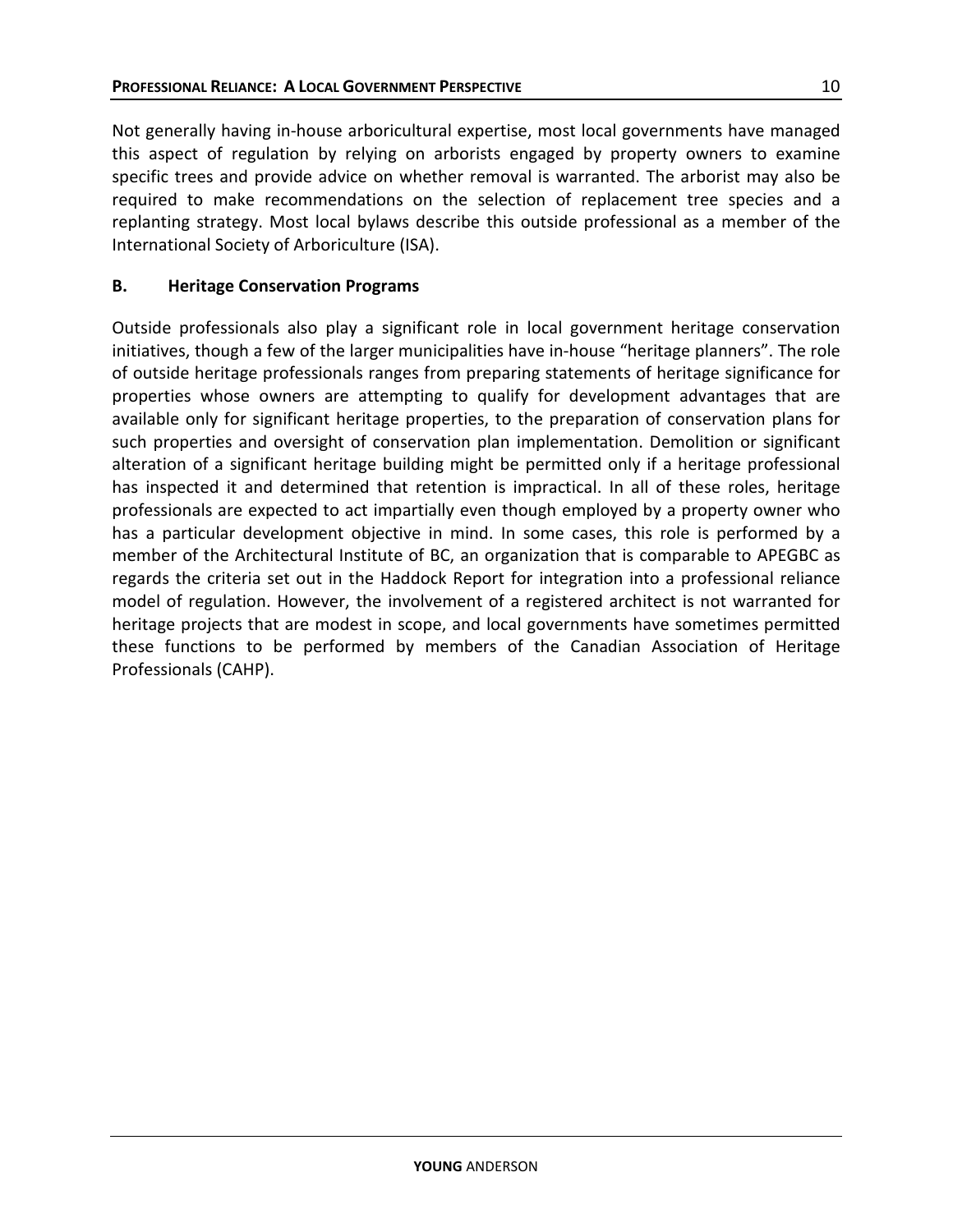### **V. EVALUATING PROFESSIONAL RELIANCE**

In the following table we indicate, simplistically of course given the complexity of the criteria, whether each of these professional organizations has in place the key elements that the Haddock Report considers essential for a reliable professional reliance system of regulation. The Report's assessment of APEGBC is provided for comparison purposes.

|                                                            | Arborists  | Heritage<br>Professionals | Engineers  |
|------------------------------------------------------------|------------|---------------------------|------------|
| Professional association capacity                          | v          | V                         | V          |
| Public representation in governance                        |            |                           | $\sqrt{ }$ |
| Authority<br>professional<br>practice<br>over<br>standards | $\sqrt{ }$ | $\sqrt{ }$                | V          |
| Gatekeeper function including exclusion                    | $\sqrt{ }$ | $\sqrt{ }$                | $\sqrt{ }$ |
| Specialist designations                                    | V          |                           | $\sqrt{ }$ |
| Management of quality of professional<br>practice          | $\sqrt{ }$ | V                         | V          |
| Code of ethics                                             | v          | v                         | V          |
| Public interest mandate                                    |            | V                         | $\sqrt{ }$ |
| Complaint and discipline process                           | V          | V                         | $\sqrt{ }$ |
| Clear regulatory mandate                                   | V          | V                         | ν          |

For local governments that may be considering the adoption of a professional reliance model for any particular area of regulation, the Haddock Report suggests very strongly that the status and management of the association on whose members' work the local government would be relying needs to be thoroughly understood. The mere possession of a professional designation of some kind is clearly only a threshold question. If the local government were directly employing an individual to perform the regulatory function, it would have direct control over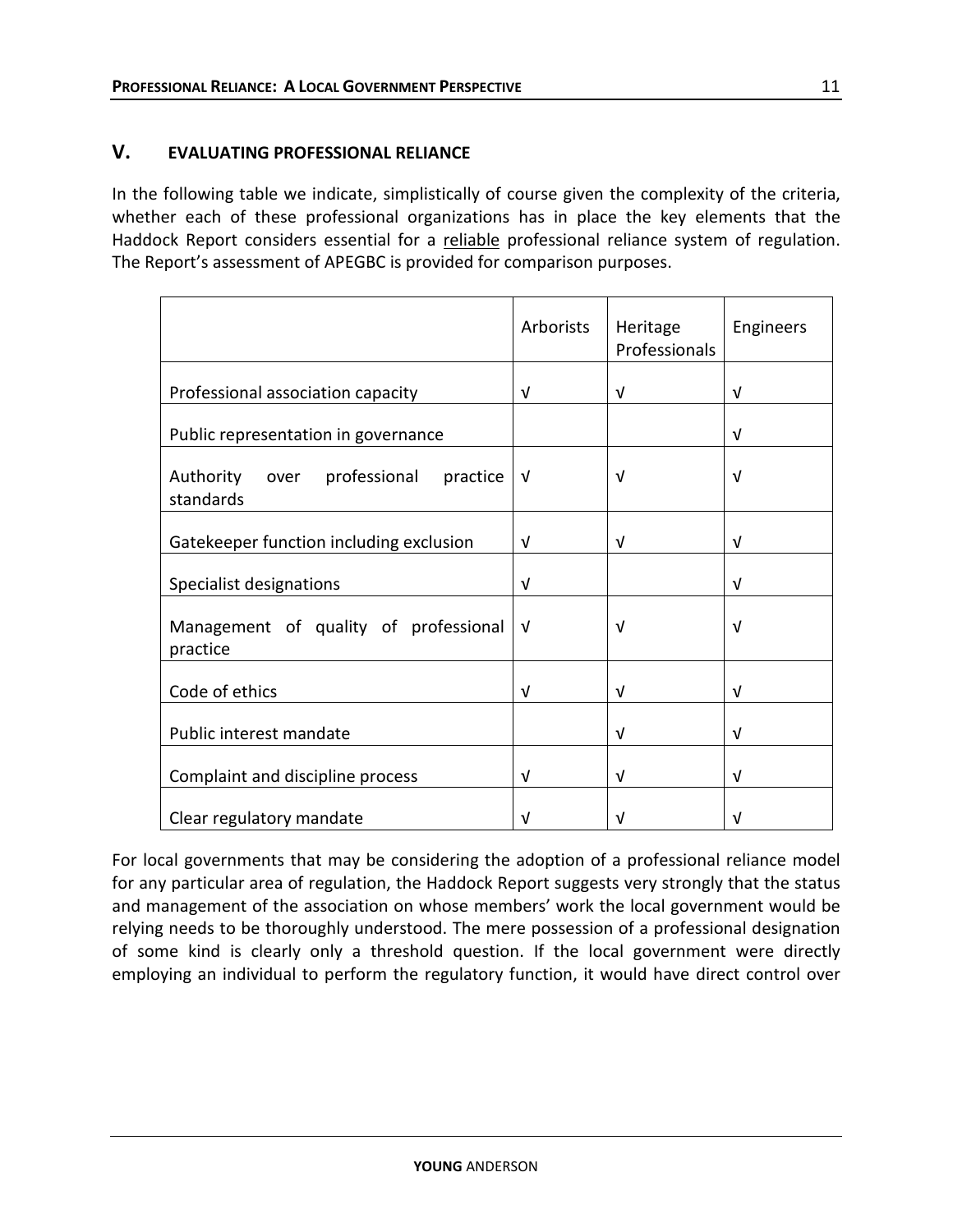selection of the individual, their practice standards and quality of work, and would be accountable for the consequences of their employee's work. As a public official the employee would automatically have a public interest mandate, be subject to employee conflict of interest rules, and be subject to disciplinary measures for misconduct. Out-sourcing the advice is viable only if these mechanisms are actually replaced by analogous mechanisms in the professional status regime that will govern the conduct of the person providing the advice.

# **A. Rosters of Qualified Professionals**

It's sometimes suggested that generic criteria for the appointment of professionals to perform these types of functions are inadequate because the reliability of persons who meet the criteria is so highly variable: rather, the local government should maintain a roster of eligible individuals and require owners seeking local government approvals to engage an individual whose name is on the list. As noted above, this is precisely the approach that the Haddock Report recommends for riparian area protection matters, based on experience in the Ministry of Environment's contaminated sites regime and in the Ministry of Transportation and Infrastructure. At the very least, it has been suggested, the local government ought to be able to maintain a list of professionals on whose advice they are not prepared to rely, despite the person's membership in good standing in a professional organization, because of unsatisfactory performance in the past.

The roster approach can be a can of worms administratively: how bad must individual performance be to warrant removal from the list? Is any local government staff member qualified to pass judgment on the professional conduct of an outside professional? If so, can a member of an association who is employed by a local government recommend the removal of a fellow member from such a list, without violating the association's rules of professional conduct? Can one get back on the list, and if so, how? It can also cause political problems: will a de-listed professional complain to the regional board or municipal council that they are being deprived of their livelihood by unfair administrative decisions? Are there enough professionals in good standing in the local area to make these professional services available to local owners at a reasonable cost?

The fact that the Haddock Report endorses the use of rosters in professional reliance regimes lends weight to the possibility that the practice would be held to be within the jurisdiction of a local government exercising regulatory powers under the *Community Charter* or the *Local Government Act*, either on the basis that the use of a roster of qualified professionals is inherently an aspect of powers to regulate, prohibit and impose requirements, or on the basis that it is, per s. 114(4) of the *Community Charter*, "incidental or conducive to the exercise or performance of any power, duty or function conferred on a council or municipality by this or any other enactment". There is a similar "incidental powers" provision for regional districts in s. 294 of the *Local Government Act*. However, the use of a roster involves significant administrative commitments and we suggest that using peer reviews of reports and certifications that seem questionable is a preferable approach.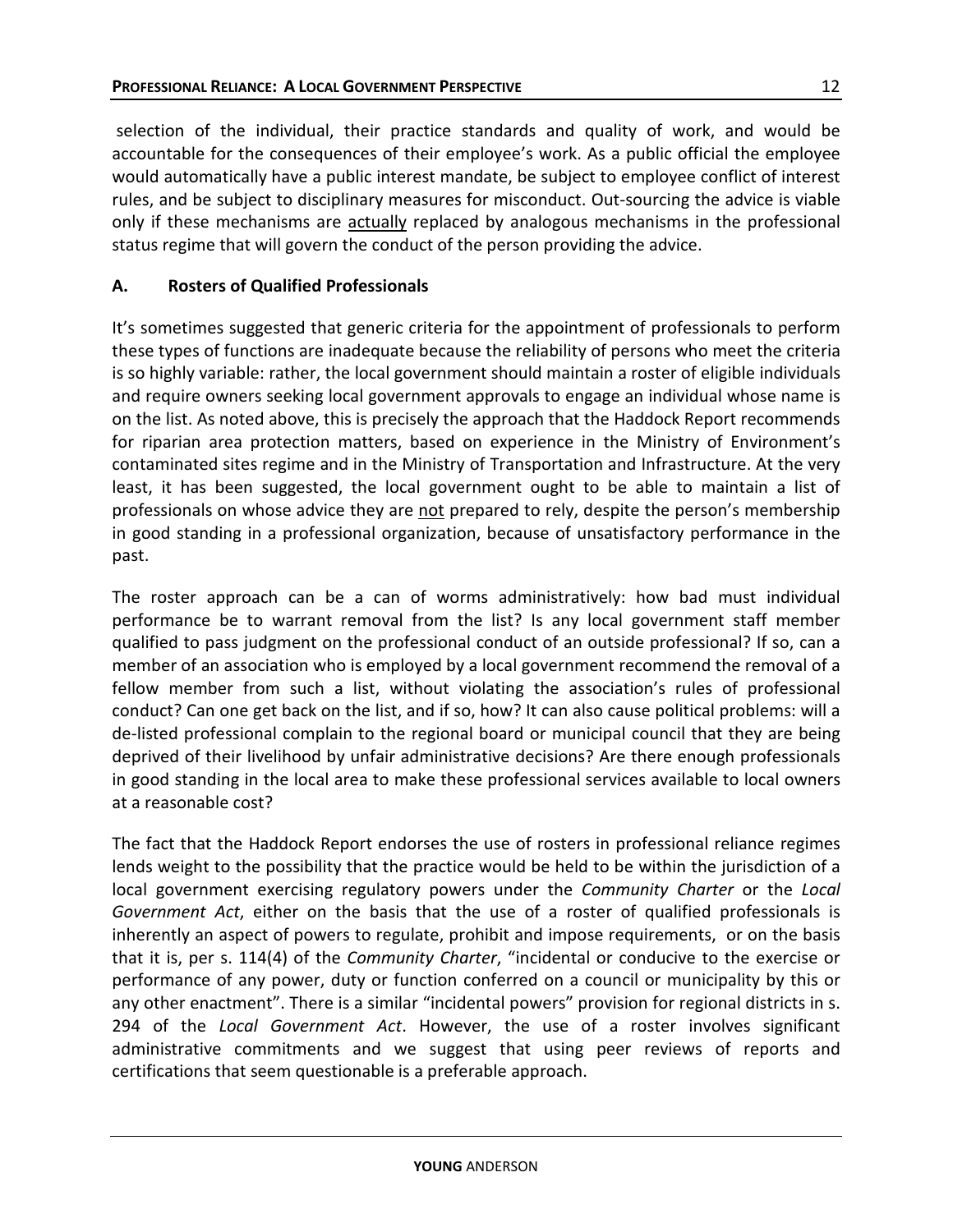#### **B. Peer Reviews**

An alternative approach to dealing with poor performance in a professional reliance regime is the use of peer reviews, a practice that is endorsed by some of BC's most highly-regarded professions as an important mechanism for identifying sub-standard practice and thereby protecting the public.

None of the local government enabling legislation that permits or requires professional reliance addresses the role of peer reviews, and some local governments have been reluctant to require them despite misgivings about the advice they are being given by an outside professional in a regulatory context. The BC Supreme Court's 2016 decision in *Compagna v. Nanaimo (City)*[7](#page-13-0) should provide some comfort in that regard. In this case a geotechnical report had been obtained in connection with the subdivision of residential building lots on a steep slope, and a lot purchaser had submitted further reports from the same engineering firm as part of a building permit application. Pursuant to an administrative policy, the City had a different engineering firm review these further reports, which were deemed unsatisfactory; hence no building permit was issued. On the lot owner's petition for a declaration that they were entitled to a building permit, the owner argued that s. 56 of the *Community Charter* didn't authorize the City to subject an engineering report to a peer review. The City argued (perhaps overstating the case) that a building inspector cannot properly assess the reliability of a report that is submitted on behalf of a property owner and exercise discretion under s. 56 of the *Community Charter* without a third-party expert review. The following passages indicate the Court's acceptance of the City's rationale:

I also cannot find any improper expansion of the process under s. 56 of the *Community Charter* in the requirement for a third-party review of the engineer's report pursuant to the North Shore Development Policy. A municipality can create policies that inform the exercise of discretion that is conferred to its employees under a provincial statute. What must be avoided is a policy that exceeds the authority delegated by the empowering legislation (citation omitted) or that prevents the discretion from being exercised on the merits in relation to each individual case (citation omitted).

 $\overline{a}$ 

<span id="page-13-0"></span> $7$  2016 BCSC 1045, upheld on appeal 2018 BCCA 396.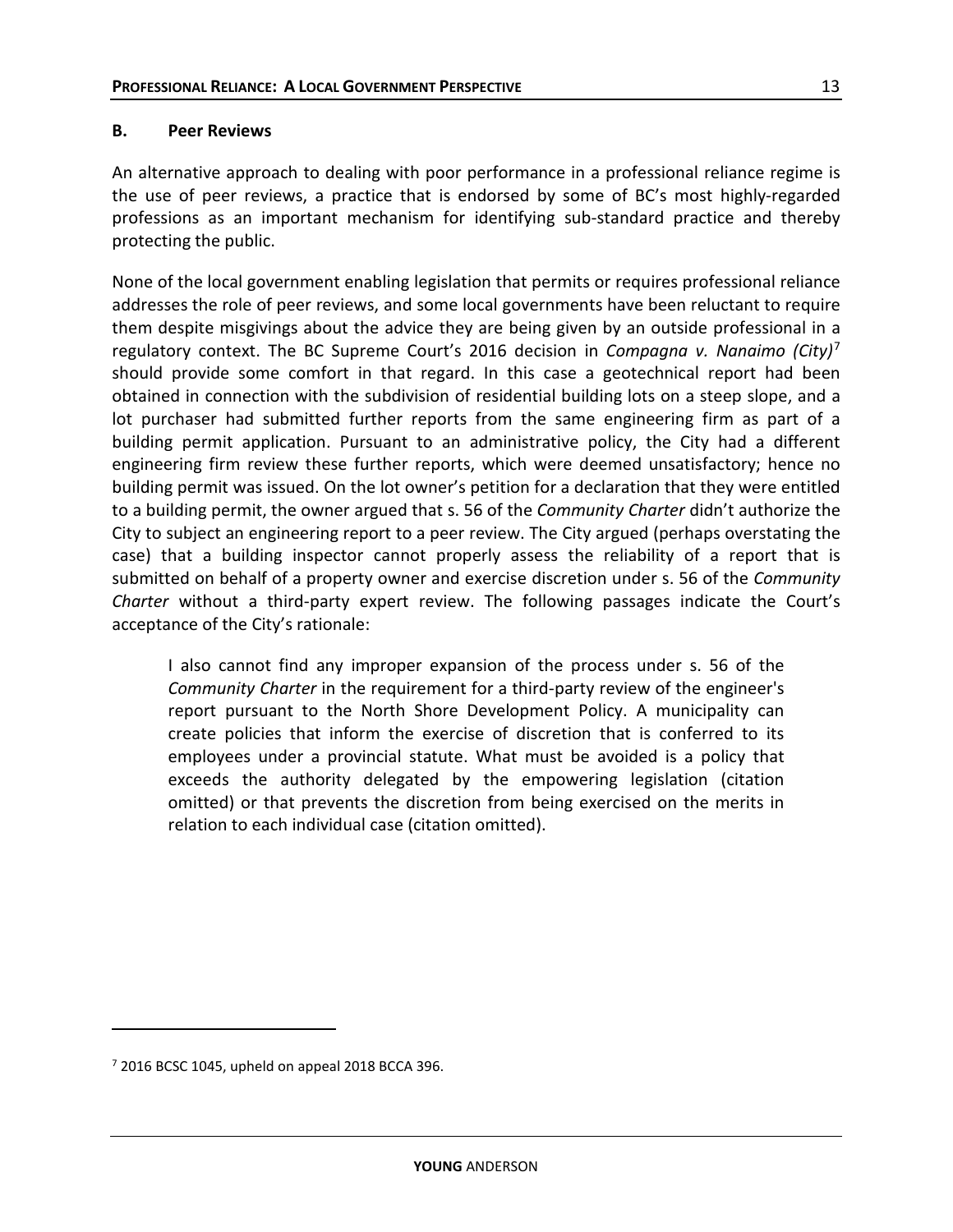I see no indication of either situation here. This policy's review requirement, which applies to the "high hazard" areas covered by it, seems to be a means of furthering the obvious purpose of s. 56 -- to ensure safe construction in geologically vulnerable areas. The policy advances this purpose by requiring that reports prepared on behalf of the proposed builder are determined to be reliable by an expert who has no interest in the outcome. I read the requirement as a means of ensuring that the inspectors have the necessary information to exercise their statutory discretion in an informed way.

The Court's reference to an "expert who has no interest in the outcome" anticipates one of the key issues addressed in the Haddock Report: the potential conflict of interest of the engineer who is engaged by the owner to help them obtain a building permit. A peer review of the engineer's report can prevent the creation of safety risks that might result from an engineer's sacrifice of professional practice standards to the earning of a fee. We note that here, the City was paying for the peer review and the engineer performing that review could clearly be said to have "no interest in the outcome". More commonly, local governments are interested in having the development applicant cover the cost of the peer review, but requiring the applicant to engage another professional to perform the peer review doesn't address the conflict of interest problem. The solution would be for the local government to engage the third-party engineer directly, obtaining beforehand an estimate of the cost of the review and requiring the permit applicant to pay those costs to the local government before the review proceeds. A third-party engineer should be able to provide a reasonably accurate cost estimate by examining a copy of the report that they will be reviewing. In this regard, it's important to note that APEGBC and other well-regulated professional associations expressly contemplate their members' role in conducting peer reviews, typically requiring that the author of the report being reviewed is made aware that the review is taking place.

## **C. Practice Standards**

 $\overline{a}$ 

As noted earlier, several professional associations have been developing and publishing practice standards for their members to use in performing certain types of work; usually these are available via the association website.<sup>[8](#page-14-0)</sup> These can then provide a benchmark for internal practice review processes and peer reviews. There is no reason that outside parties like local governments cannot also use these standards when specifying, in bylaws or other instruments, the standard to which a particular kind of professional analysis must be performed.

<span id="page-14-0"></span><sup>8</sup> See, for example, APEGBC's guidelines for flood assessments [https://www.egbc.ca/getmedia/f5c2d7e9-26ad-](https://www.egbc.ca/getmedia/f5c2d7e9-26ad-4cb3-b528-940b3aaa9069/Legislated-Flood-Assessments-in-BC.pdf.aspx)[4cb3-b528-940b3aaa9069/Legislated-Flood-Assessments-in-BC.pdf.aspx](https://www.egbc.ca/getmedia/f5c2d7e9-26ad-4cb3-b528-940b3aaa9069/Legislated-Flood-Assessments-in-BC.pdf.aspx) and the guidelines for riparian assessments published jointly by APEGBC, the College of Applied Biology and the Association of BC Forest Professionals [https://www.cab-bc.org/file-download/legislated-riparian-assessments-bc-apegbcabcfpcab](https://www.cab-bc.org/file-download/legislated-riparian-assessments-bc-apegbcabcfpcab-professional-practice-guidelines)[professional-practice-guidelines](https://www.cab-bc.org/file-download/legislated-riparian-assessments-bc-apegbcabcfpcab-professional-practice-guidelines)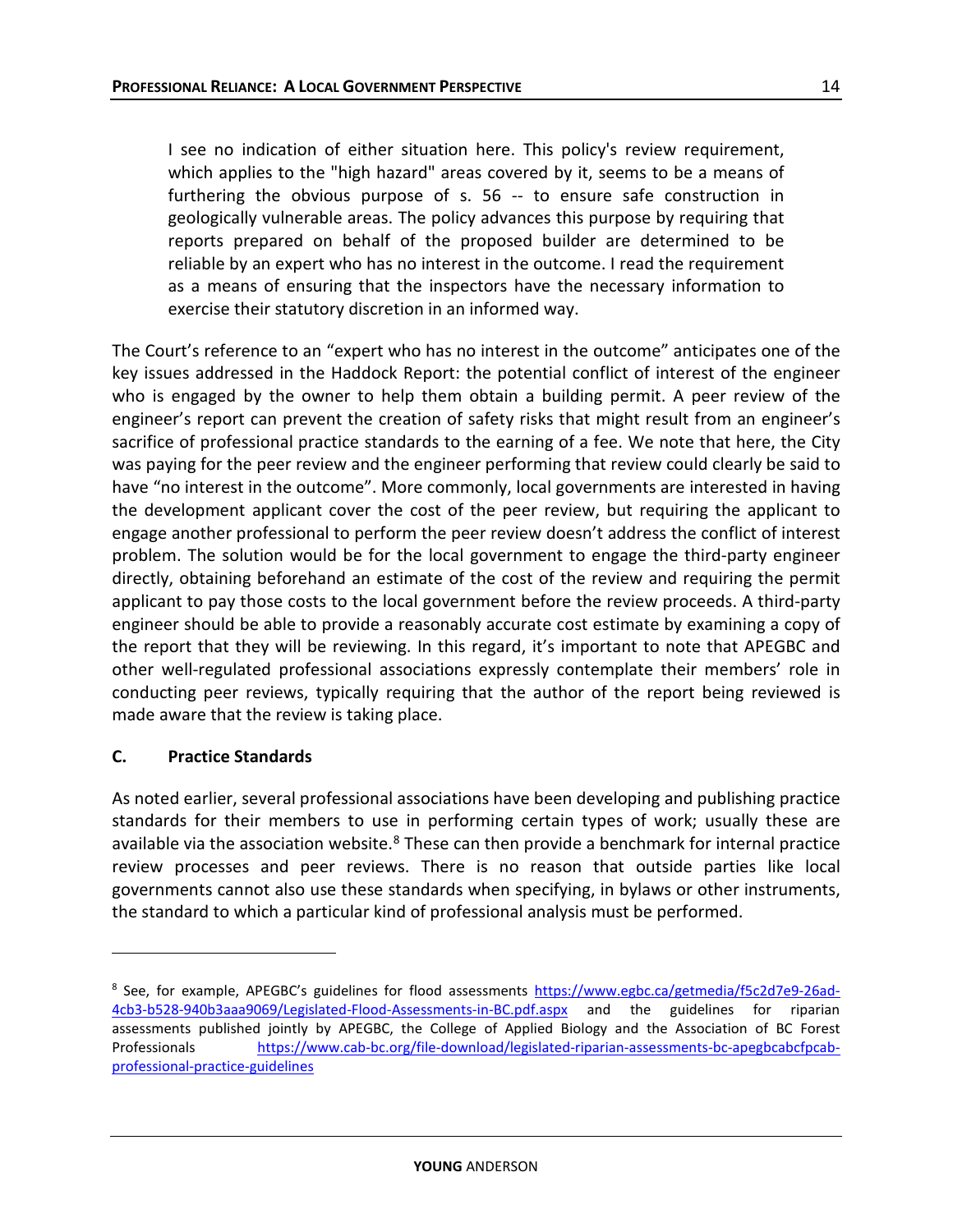#### **D. Complaints To Professional Associations**

The Haddock Report emphasizes the importance to the integrity of a professional reliance system of regulation, of a complaints and discipline process within the relevant professional association. The possibility of a professional practice complaint and subsequent discipline is presumed to motivate association members to perform their work properly, managing conflicts of interest appropriately and keeping the public interest in mind if that is required under their code of ethics. This presumption is clearly unsound if complaints aren't made when they are warranted.

Some professional rules of conduct go so far as to require that breaches of the rules be reported for investigation and possible disciplinary action. However, these rules can only bind members of the professional association; they don't apply to others. Thus, an in-house engineer may have a duty to APEGBC to report improper conduct by a consultant engineer, but that duty does not extend to a CAO or applied science technician working for the same local government. Those local government employees, however, are entitled to make such a report, and the professional reliance model assumes that they will do so in appropriate circumstances. The statutory immunity of local government officials in s. 738(2) of the *Local Government Act* respecting actions for damages for things said or done in the performance of official duties is not available if the cause of action is libel or slander, and such a complaint could ordinarily be one or the other of these in that it could call into question the fitness of the individual to practice their profession – one of the classic categories of defamation.<sup>[9](#page-15-0)</sup> However, a good faith complaint to a professional association that operates a complaints investigation regime would be covered, in defamation law, by the defence of qualified privilege, and a typical local government indemnification bylaw would cover any defence costs associated with a defamation claim.

## **VI. PROFESSIONAL GOVERNANCE ACT (BILL 49)**

 $\overline{a}$ 

On October 23, 2018, the BC government introduced Bill 49, which creates the *Professional Governance Act* ("*PGA*")*.* This legislation, when passed, will apply to the BC Institute of Agrologists, the Applied Science Technologists & Technicians of BC, the College of Applied Biology, Engineers and Geoscientists BC, and the Association of BC Forest Professionals. The Province itself notes in a press release that the legislation was introduced in response to the recommendations of the Haddock report, including:

Increasing public representation and instituting a merit-based nomination process for councils of professional regulators;

<span id="page-15-0"></span><sup>9</sup> Words may be defamatory if they allege a lack of qualification, knowledge, skill, capacity, judgment or efficiency, even though this may not involve moral fault or lack of personal character: *Halsbury's Laws of Canada – Defamation* (2018 Reissue) at §HDE-22.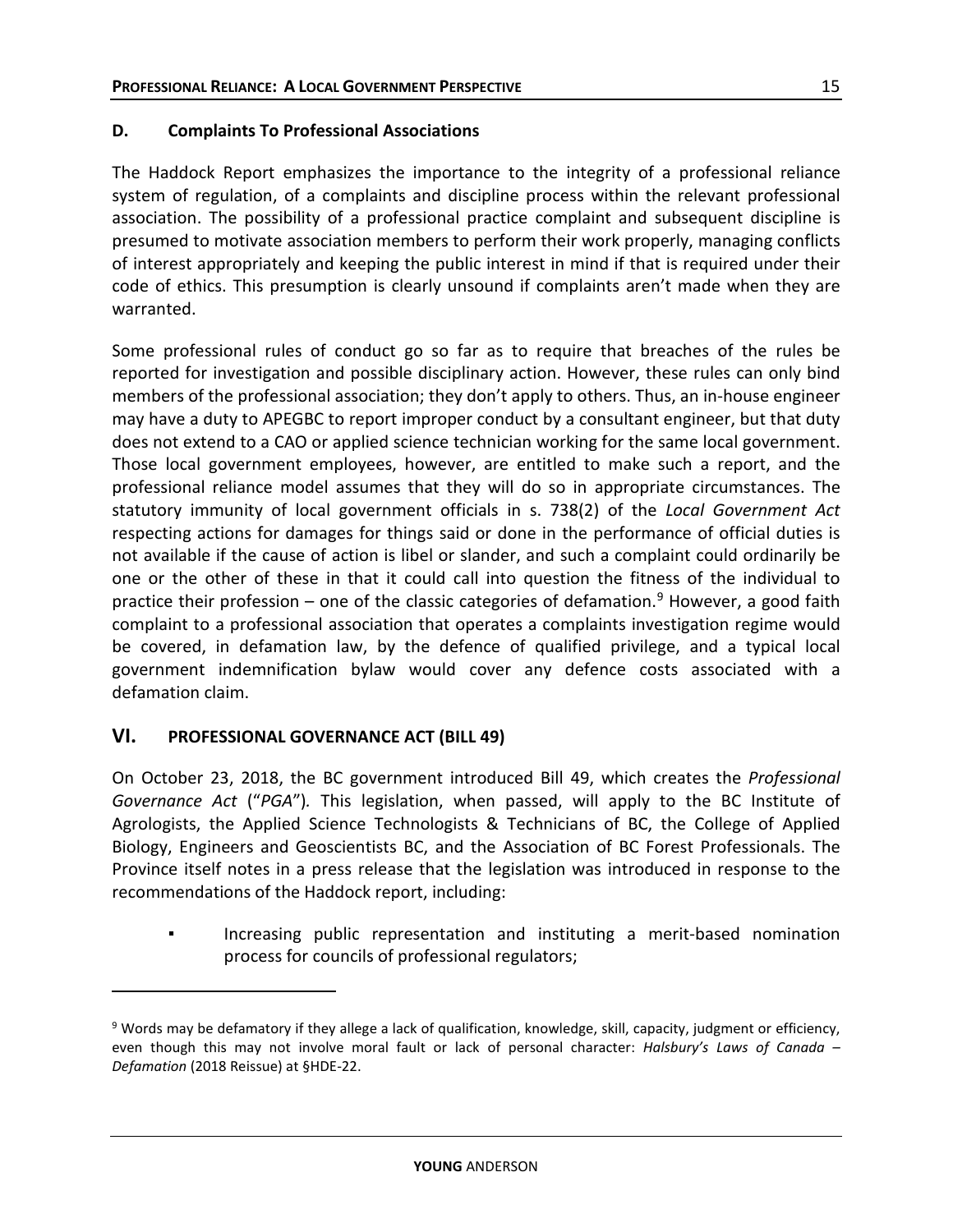- Setting common ethical principles
- Requiring competency and conflict of interest declarations from professionals
- Strengthening professionals' duty to report unethical conduct to other professionals;
- Providing whistle blower protections to those who report;
- Enabling practice rights to all five regulated professions; and
- Enabling professional regulators to regulate firms.

The main objective furthered by the *PGA* is that of consistency. To this end, the *PGA* abolishes the former enabling statutes of all five professions within its ambit, bringing them under the same regulatory regime. The *PGA* creates the office of the Superintendent of Professional Governance as well as "regulatory bodies". Each regulatory body is responsible for implementing the requirements in the *PGA* as regards its own registrants.

The *PGA* contains provisions that look much like those of the *Health Professions Act* or *Legal Profession Act*. Each regulatory body is mandated to, among other things, "establish, monitor and enforce standards of practice to enhance the quality of practice so that registrants avoid professional misconduct, conduct unbecoming of a registrant, and incompetent performance of duties…". It is worth noting that this requirement exists under Part 6 of the *PGA,* which is entitled "Protection of the Public Interest with Respect to Professional Governance and Conduct". Part 6 also creates an investigative and discipline process whereby regulatory bodies can protect the public and natural environment from the improper actions of their registrants.

This requirement works in tandem with the adoption of a duty to report under s. 58. Any registrant of one of the regulatory bodies under the *PGA* will be under a duty to report to the registrar of that regulatory body if the registrant has "reasonable and probable grounds to believe" that another registrant has practiced in a way that "may pose a risk of significant harm to the environment or to the health or safety of the public or a group of people". This provision is quite similar to s. 32.2 of the *Health Professions Act,* which mandates that regulated health professionals must report fellow registrants that they believe "might constitute a danger to the public". The express mention of the natural environment here acknowledges the distinct nature of the professions under the *PGA,* whose actions have implications beyond harming individuals.

These measures are all intended to uphold the public interest as well as increase public confidence in the governance of natural resource professions. Public confidence should be further enhanced by s. 23, which mandates that a regulatory body's council must be composed of seven registrants and four lay councilors, who are not registrants. Public representation on councils of self-regulating professions has been a live issue in both the legal and medical professions, with some members of those professions believing it inappropriate that they be regulated by non-professionals, who lack relevant expertise. However, public representation as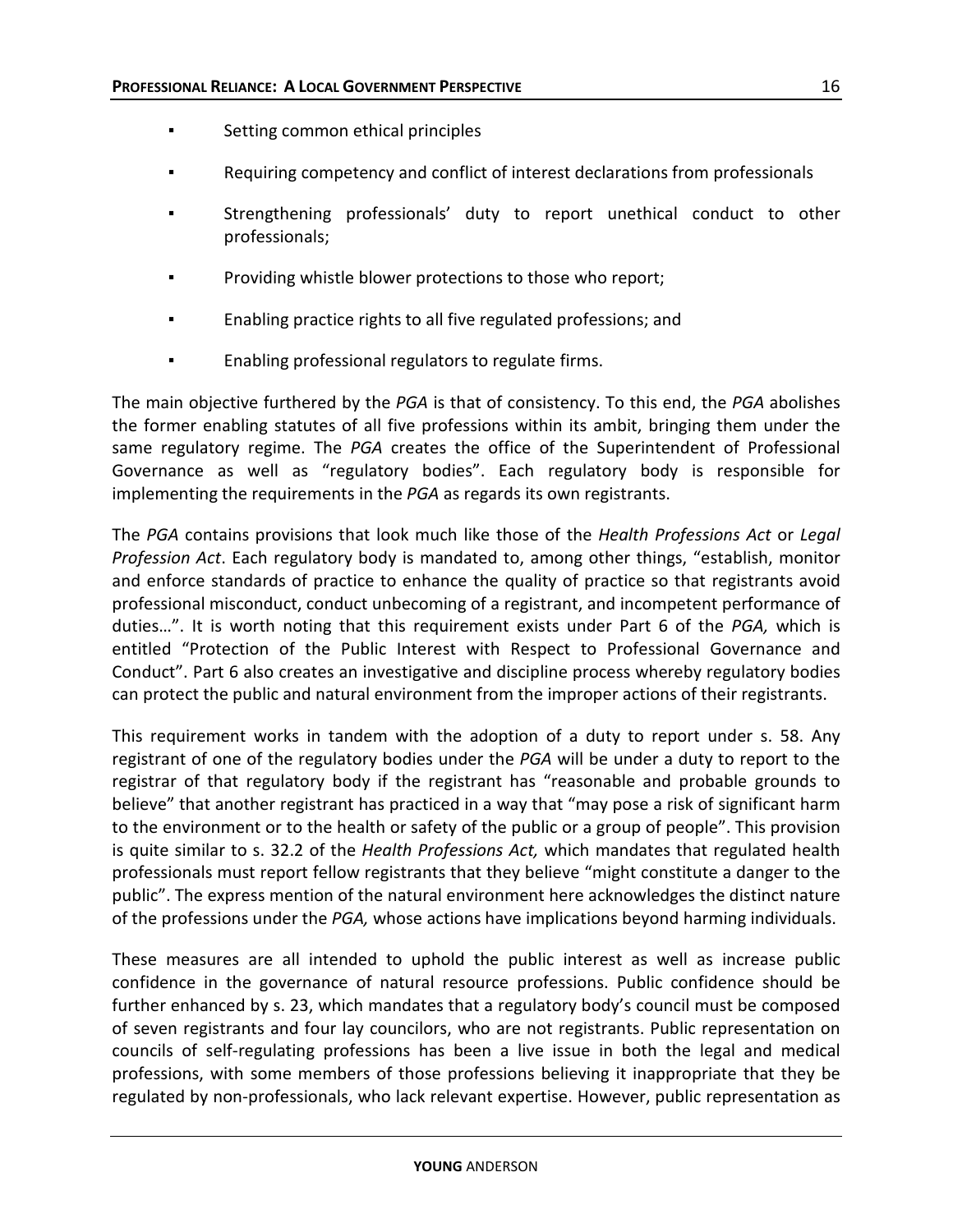a measure to increase public confidence has won the battle in both professions. The *Legal Profession Act* grants the Lieutenant Governor in Council the discretion to appoint up to seven lay benchers and the *Health Professions Act* provides that college boards must be composed partly of certified non-registrants.